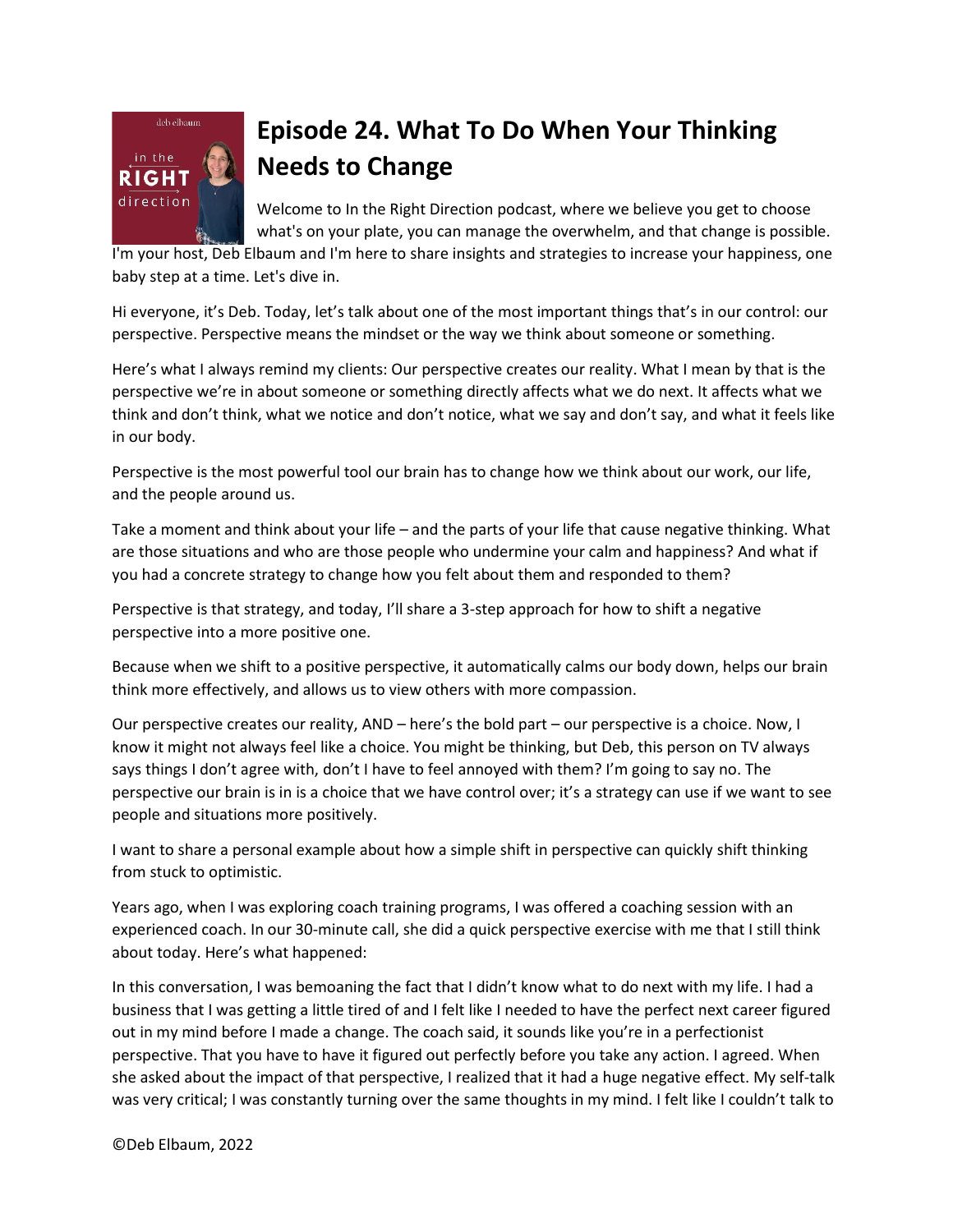anyone else about my worries because I didn't have it all figured out. And when I thought about what I would do next, I tensed up and had a pit in my stomach.

This perfect career mindset was creating a reality of worry, pessimism, and limited thinking.

Then the coach took me through an exercise to try out a new brain perspective. She offered the idea of a scavenger hunt perspective, and asked how I generally approach scavenger hunts. I said that I'm curious, that I ask people for help, that I see it as an adventure. Then she asked me: what would it be like if you approached your next career like a scavenger hunt?

My brain paused. This was a brand-new way to think. Well, I said, I'd reach out to people, I'd try this coaching class, I would enjoy the exploration. And voila, my reality shifted. I signed up for the coaching class, I brought an open mind, and I gave myself permission to see what it was like before making any next decisions.

Changing our perspective is a choice, and it takes attention, intention, and often a whole bunch of reminders. Because it can be hard, and our brain often wants to return to that old, familiar perspective.

So, let's talk about how to change the way you think. There are 3 main steps. The first step is to recognize and name the perspective you're in. Because we can't know where we're going until we know where we are.

Step 1 is about pausing and asking yourself, what's my current perspective and what name would I give it?

This step immediately helps your brain, by engaging your prefrontal cortex, that part of your brain that does your higher-level thinking. One higher level way of thinking that our prefrontal cortex does is to make thoughtful choices. When we ask our brain to name our current perspective, we are asking our brain to choose a descriptive label. This immediately engages our higher-level effective thinking.

After you have recognized and named your current perspective, it's time for step #2, choosing a new perspective. This step also really activates your prefrontal cortex.

Now, you might ask, how do I choose a new perspective?

Here's where I might start. I'd ask yourself, what if I took a 180-degree different perspective? What would that be like?

Let me share an example. Suppose there was someone who irritated you every time you had an interaction with them. You might call this perspective: "thorn in my side." I'm sure you know the reality that perspective would create – judgmental thinking, maybe avoiding the person, maybe using a harsh tone, and seeing all of their flaws.

An opposite perspective you might take could be "compassion". What if this person were an opportunity for you to practice and grow your compassion? If you truly came from compassion perspective, you'd likely feel calmer in your body, you might be a bit more patient, and you might seek other ways to help them. I'm guessing that different words and a different tone would come out of your mouth.